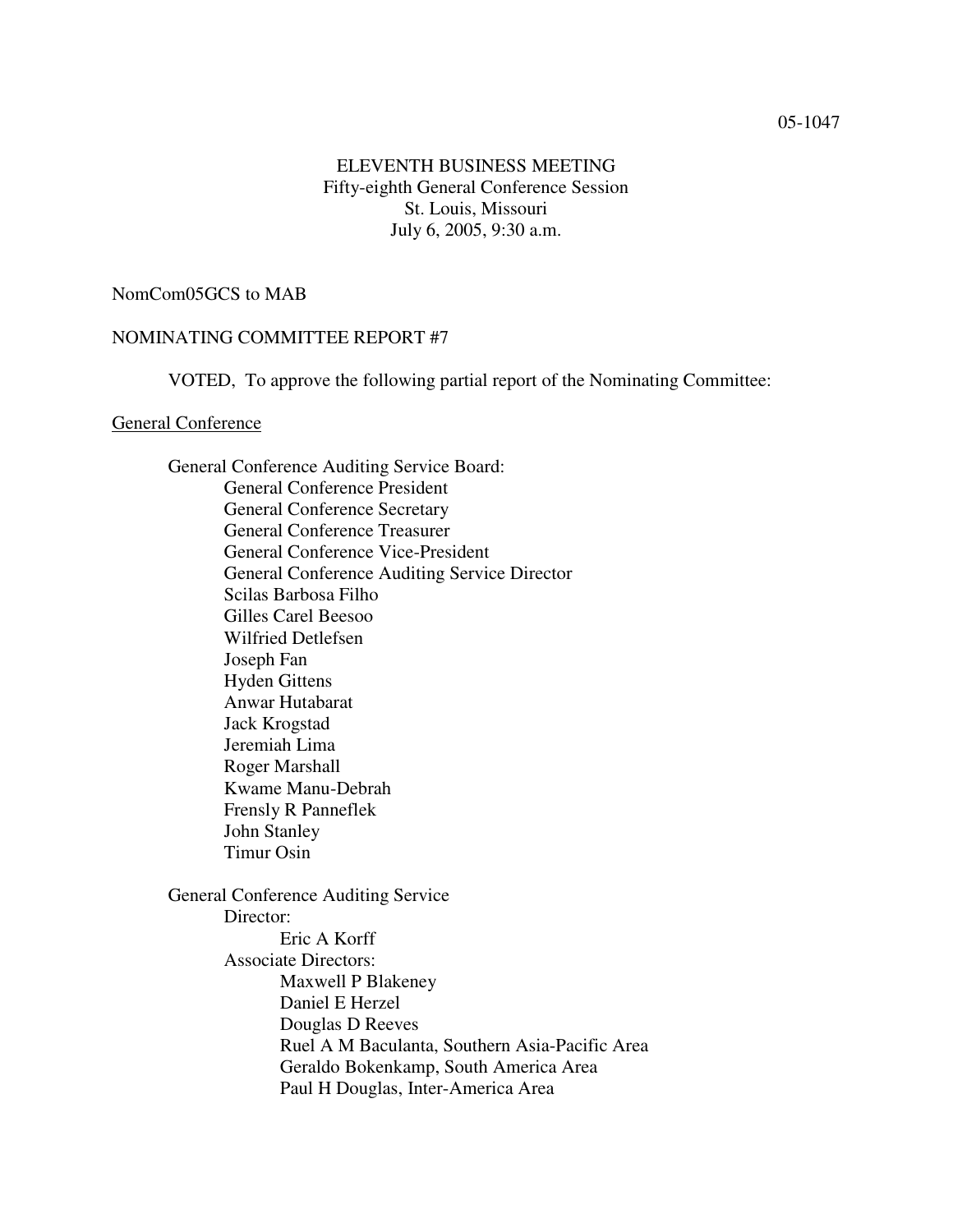05-1048 July 6, 2005, a.m. General Conference Session

> Coenraad J Haupt, Southern Africa Area Mark S Hyder, North America-Central Area Paul Johnson, Euro-Asia Area Robyn W Kajiura, North America-East Area Emmanuel S D Manu, Trans-Africa Indian Ocean Area Mark R Pannekoek, South Pacific Area Michael Prasada Rao, Southern Asia Area Jeremy T Smith, North America-West Area Kim Tae Sung, Northern Asia-Pacific Area Terence de Villiers, Trans-European Area Norbert Zens, Euro-Africa Area

Adventist Chaplaincy Ministries Associate Director: Gary R Councell

Communication Associate Directors: John T J Banks Reger C Smith Jr

#### Education

Associate Directors: John M Fowler Andrea Luxton Luis A Schulz

Health Ministries:

Associate Directors: C. Joan Coggin Craig R. Jackson Patricia S Jones Kathleen Kuntaraf James L. Kyle Peter N Landless Quintes P Nicola Stoy E Proctor Thomas J Zirkle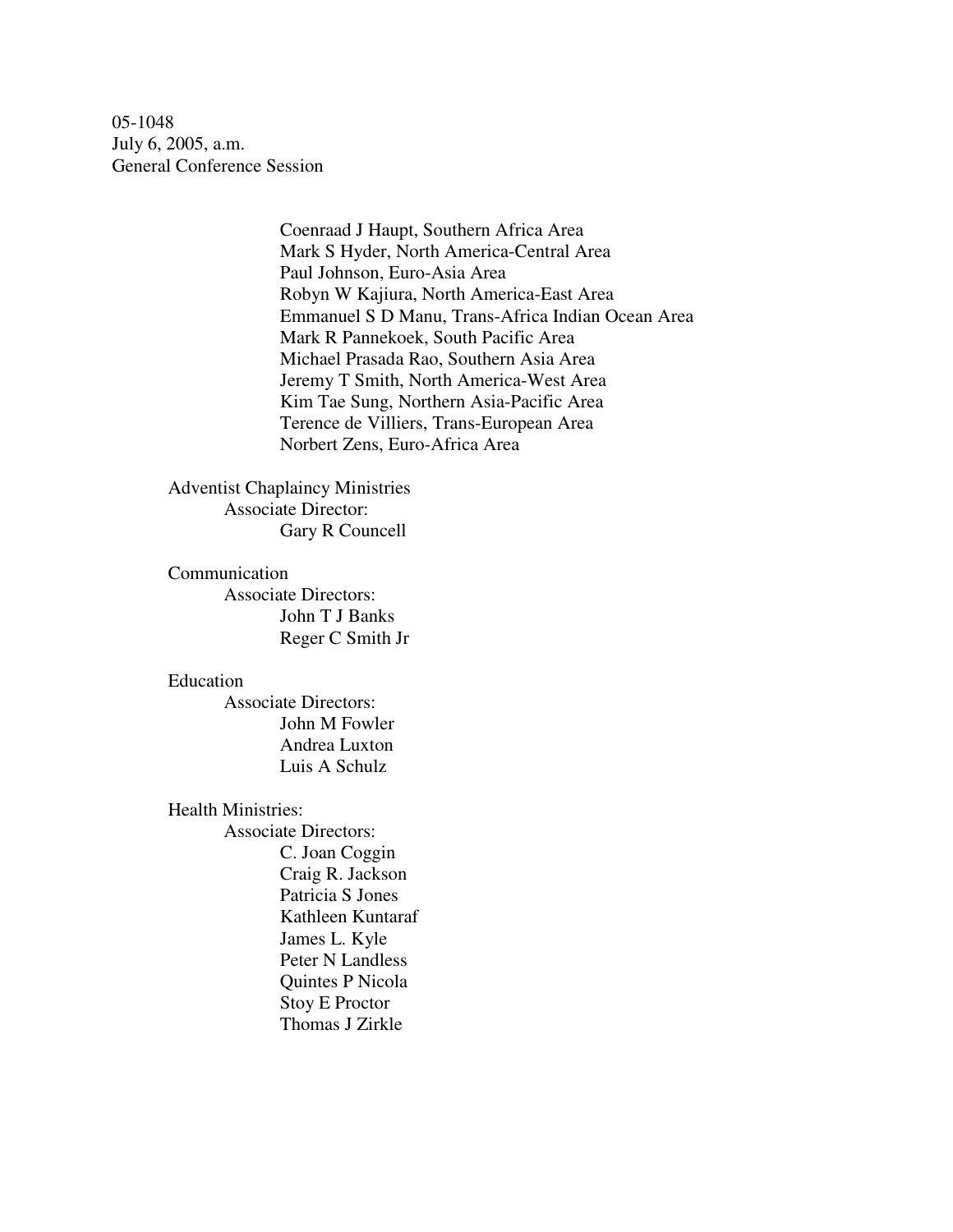05-1049 July 6, 2005, a.m. General Conference Session

Ministerial Association Associate Secretaries: Jonas Arrais Sharon M Cress Peter J Prime Nikolaus Satelmajer

Public Affairs and Religious Liberty Associate Directors: Jonathan Gallagher James D Standish

Publishing Ministries Associate Director: Almir M Marroni

Trust Services Associate Directors: Charles B Simpson Wilfredo Sumagaysay

Secretariat: Associate Secretary: Rosa T Banks

Women's Ministries Associate Director: Raquel Arrais

Youth Ministries Associate Directors: Van Hurst Erton Carlos Kohler